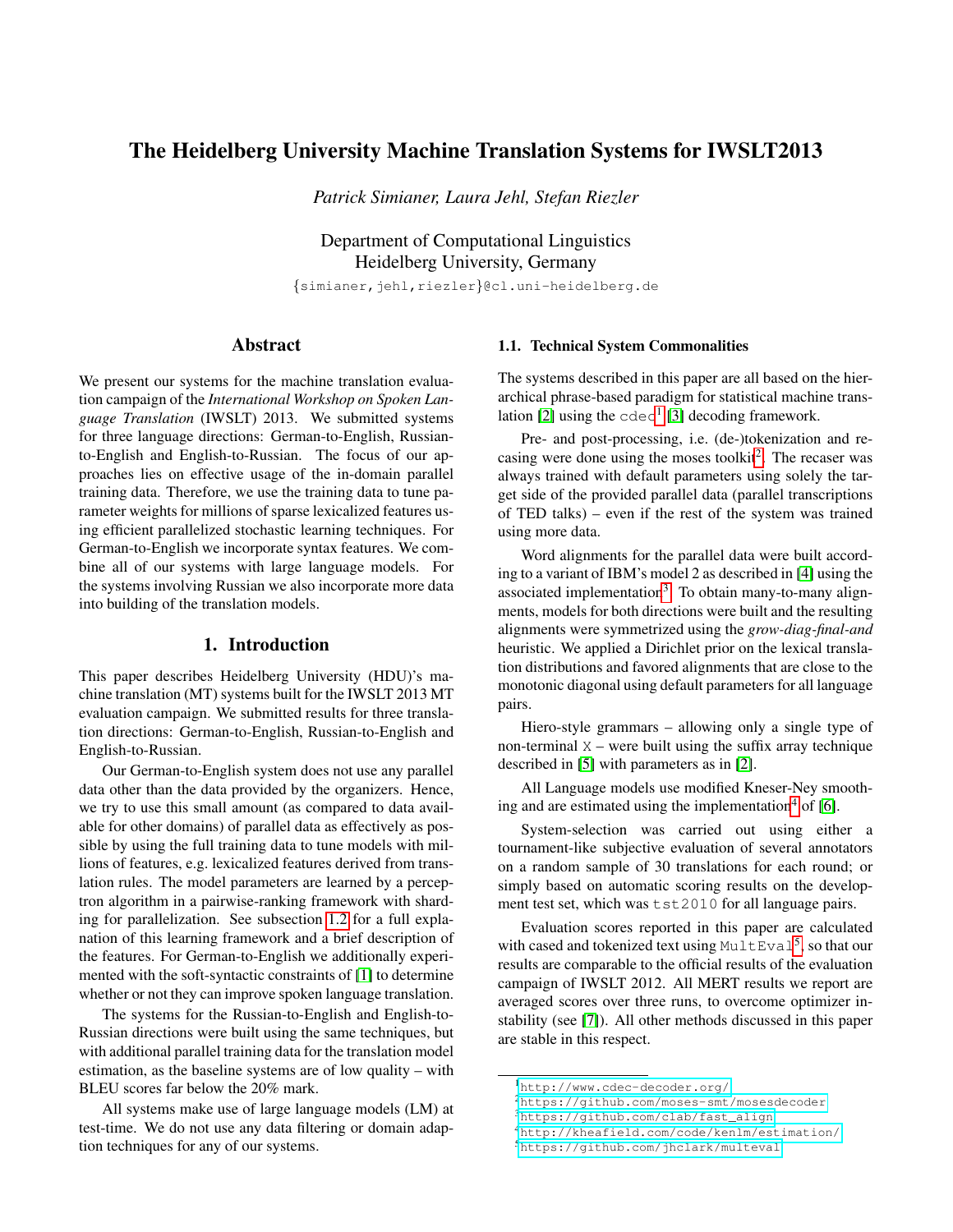```
Get data for Z shards, each including S sentences;
distribute to machines.
Initialize v \leftarrow 0.
for epochs t \leftarrow 0 \dots T - 1: do
      for all shards z \in \{1...Z\}: parallel do
            \mathbf{w}_{z,t,0,0} \leftarrow \mathbf{v}for all sentences i \in \{0...S-1\}: do
                  Decode i^{\text{th}} input with \mathbf{w}_{z,t,i,0}.
                  for all pairs j \in \{0 \dots P-1\}: do
                       \mathbf{w}_{z,t,i,j+1} \leftarrow \mathbf{w}_{z,t,i,j} - \eta \nabla l_j(\mathbf{w}_{z,t,i,j})end for
                  \mathbf{w}_{z,t,i+1,0} \leftarrow \mathbf{w}_{z,t,i,P}end for
      end for
      Stack weights \mathbf{W} \leftarrow [\mathbf{w}_{1,t,S,0} | \dots | \mathbf{w}_{Z,t,S,0}]^TSelect top K feature columns of W by \ell_2 norm<br>for k \leftarrow 1...K do
      for k \leftarrow 1 \dots K\limits_{\substack{z\ \mathbf{z}}}do
            \mathbf{v}[k] = \frac{1}{Z} \sum_{i=1}^{Z}\sum_{z=1} W[z][k].
     end for
end for
return v
```
Figure 1: Pairwise ranking-optimization algorithm with  $\ell_1/\ell_2$  regularization that enables the use of large tuning sets and millions of sparse features. The data is divided into evenly sized shards, which can then be processed in parallel. The core of the algorithm is the stochastic gradient update in the innermost loop. After all shards are finished, the regularization selects the top  $K$  features by  $\ell_2$  norm of weights over shards for another epoch.

#### 1.2. Tuning on the Training Set

To effectively make use of the limited in-domain parallel training data we employ the technique of [8] to train models with a large number of features using the full training set. The parameters of the translation and language models as well as other dense features are trained simultaneously.

While the amount of in-domain parallel data provided is small compared to other data sets, tuning on this amount of data is a non-trivial task, as most approaches are tailored to use a few thousand parallel segments.

The approach described in [8] enables the use of millions of sparse features using hundreds of thousands parallel segments. The algorithm is shown in Figure 1. The core of this algorithm is the stochastic gradient update in the innermost loop. With this, the algorithm seeks to minimize the following loss in a pairwise-ranking setup (see e.g. [9]):

$$
l_j(\mathbf{w}) = (-\langle \mathbf{w}, \mathbf{\bar{x}}_j \rangle)_+,
$$

where  $\bar{\mathbf{x}} = \mathbf{x}^{(1)} - \mathbf{x}^{(2)}$ ; x are feature representations of translations;  $x^{(1)}$  is preferred over  $x^{(2)}$  by a local approximation of the BLEU score as discussed in detail in  $[10]$ <sup>6</sup>. Taking the derivative of this loss function leads to a standard perceptron update.

As [11] show, the theory behind the perceptron algorithm still holds – as an instance of stochastic gradient descent –

when training data is sharded and resulting parameters are averaged. [8] extend this by adopting  $\ell_1/\ell_2$  regularization, which limits the number of features in the model and thus improves efficiency. For use with a single set of parallel segments (e.g. a standard development set) the whole algorithm reduces to the innermost loop. In this case, the weight vectors of all epochs are averaged to obtain the final model, see [12] for a theoretical and empirical background.

Several sparse feature templates are used, all of which are derived from translation rules:

- rule id: Each rule is a feature in the new model.
- rule *n*-grams: *n*-grams of source and target side of rules (including non-terminals); we use bigrams for both source and target.
- rule shape: Each rule is represented by its shape defined by its composition of terminal and non-terminals, see [8] for an example.

We call this method "dtrain", no matter what amount of training data is used for tuning. Please note that in this paper dtrain is always combined with the sparse feature set as listed above.

To prevent overfitting on the training set, we employ the "folding" method described in [13] when building translation and language models for shards. For each shard, separate language and translation models are built from all available data, but excluding the data of the current shard.

### 2. German-to-English

For German-to-English we only use the provided parallel TED data for estimation of the translation model: 138,499 parallel segments, with 2,639,101 German and 2,762,380 English tokens after pre-processing. German compound words were split using the empirical approach described in [14]. The compound splitting model was trained on the German side of the parallel corpus using the defaults of the implementation in the moses toolkit.

As English is the prevalent language in machine translation evaluation campaigns, there is a wide range of freely available English corpora to build large language models. We used the data listed in Table 2 to build a 5-gram language model, which was only used for evaluation at test time. Another 5-gram LM was built from the *LDC2011T07* corpus (English Gigaword Fifth Edition, "Giga") alone. For tuning and development we used a 4-gram language model built from the provided monolingual TED data.

#### 2.1. Syntax Features

In decoding with the hierarchical phrase-based approach there is the possibility to reward proper use of syntax on source- or target-side, as hierarchical derivations are built for both sides during the process. [1] introduce soft-syntactic constraints to reward partial derivations which correspond

<sup>6</sup>Our variant is *grounded* and *BP-smoothed*, as we found superior performance compared to other variants.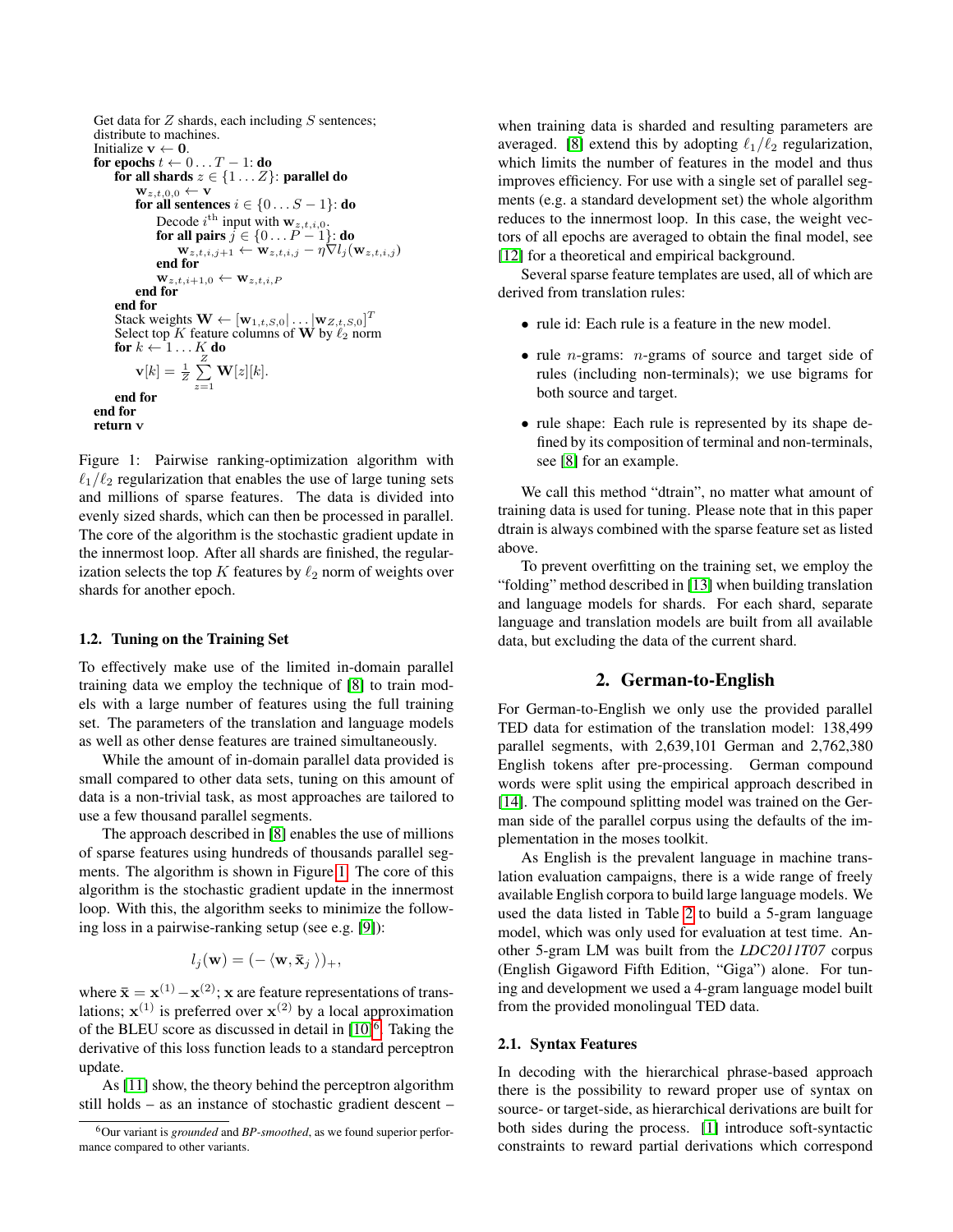| <b>System</b>                            | TED 4-gram LM | Giga 5-gram LM | Large 5-gram LM |
|------------------------------------------|---------------|----------------|-----------------|
| baseline                                 | 26.7          |                |                 |
| mert-dev                                 | 26.7          | 28.1           | 28.4            |
| dtrain-dev                               | 27.6          | 28.8           | 28.8            |
| dtrain-train(clustered)*                 | 28.0          | 29.4           | 29.6            |
| $d$ train-train+soft-syntax <sup>†</sup> | 28.1          | 28.9           | -               |
| $d$ train-train <sup>+</sup>             | 28.1          | 29.2           | 29.6            |

Table 1: German-to-English evaluation results on tst2010 in % BLEU-4. MERT was used to tune the dense weights of the hierarchical phrase-based system using the  $dev2010$  set. dtrain exploits the full sparse feature set for  $dev2010$ . Systems below the double dash are large-scale experiments utilizing the full training set for tuning. We submitted three systems: <sup>∗</sup> primary, <sup> $\dagger$ </sup> contrastive #1,  $\dagger$  contrastive #2. Our best results are marked in bold.

| Corpus                 | <b>Segments</b> | <b>Tokens</b> |
|------------------------|-----------------|---------------|
| $109$ FR-EN Release2   | 22,520,400      | 575,667,242   |
| Europarl v7 (merged)   | 2,342,410       | 58,567,624    |
| News Comm. v8 (merged) | 272,508         | 6,363,229     |
| News Crawl 2007        | 3,782,548       | 77,701,721    |
| News Crawl 2008        | 12,954,477      | 265,801,031   |
| News Crawl 2009        | 14.680.024      | 300,118,377   |
| News Crawl 2010        | 6,797,225       | 136,709,612   |
| News Crawl 2011        | 15.437.674      | 309,687,553   |
| News Crawl 2012        | 14,869,673      | 299,023,941   |
| UN corpus              | 14,118,662      | 343,386,910   |
| LDC2011T07             | 187,848,540     | 4,872,200,262 |
|                        | 295,624,141     | 7,245,227,502 |

Table 2: Counts of corpora used for the large English language model. English sides of parallel data sets and corresponding monolingual data were merged by repeating each unique segment the maximum number of times it has occurred in any of the files involved in the process.

to syntactic constituents on the source side. This is done through features which indicate proper syntactic structures in the parse of the source sentence. This way, the system can learn whether or not it is beneficial to the evaluation metric optimized in tuning to match or  $\text{cross}^7$  syntactic constituents (e.g. NP, VP etc.). For each rule application, the feature searches a pre-computed syntax tree for a constituent matching its span. We used the *Stanford Parser*8 for pre-computing the German parses. This approach is considered "soft", as it is feature-based and therefore only encodes preferences, not enforcing hard constraints.

#### 2.2. Experiments

We conducted several preliminary experiments with this language pair, the results were carried over to our other systems: A search for a good trade-off between speed and performance for the shard size (we found 2,200 segments per shard to be a good value) and a coarse grid search for the optimal learning rate of the pairwise-ranking optimization (dtrain). Our main results for German-to-English are shown in Table 1. "mert-dev" is a simple recreation of the official baseline using our hierarchical phrase-based system, including our pre- and post-processing. "dtrain-dev" uses our method for pairwise-ranking optimization on the same development set (dev2010) with the full sparse feature set, i.e. rule id, rule bigrams and rule shape features. We see that this already gives an improvement of about 1.0 BLEU% point over mertdev. Adding the large language model when evaluating leads to further improvements.

For each of the experiments conducted on the training set ("dtrain-train\*") the full sparse feature set was used. "dtraintrain(clustered)" is a system where we clustered the talks in the training set according to their assigned keywords, following the intuition of [15] that data should be divided by natural "tasks" for optimal learning. We chose the number of clusters such that the shard size was comparable to the optimal shard size found in preliminary experiments. This resulted in a use of about 70% of the original training data, as some clusters were just too small to be included. The second system ("dtrain-train+soft-syntax") utilized the training set, partitioned into equally sized shards (2,200 segments per shard), including the soft-syntactic constraint features as described in subsection 2.1 in addition to the sparse features. We used all available 20 non-terminal symbols, resulting in 40 features overall. Our third submitted system for Germanto-English, "dtrain-train", is equivalent to the previous described system, but does not make use of the soft-syntactic constraints. We find very similar performance in all of our training set experiments, with the exception that the system with syntax features is falling behind when scaling to larger language models (we did not use the largest language model with this system due to time constraints).

Using the large language model and our best system we see an improvement of 2.9 BLEU% points over the official baseline.

 $7$ Two features are defined for each non-terminal label.

<sup>8</sup>[http://nlp.stanford.edu/software/lex-parser.](http://nlp.stanford.edu/software/lex-parser.shtml) [shtml](http://nlp.stanford.edu/software/lex-parser.shtml)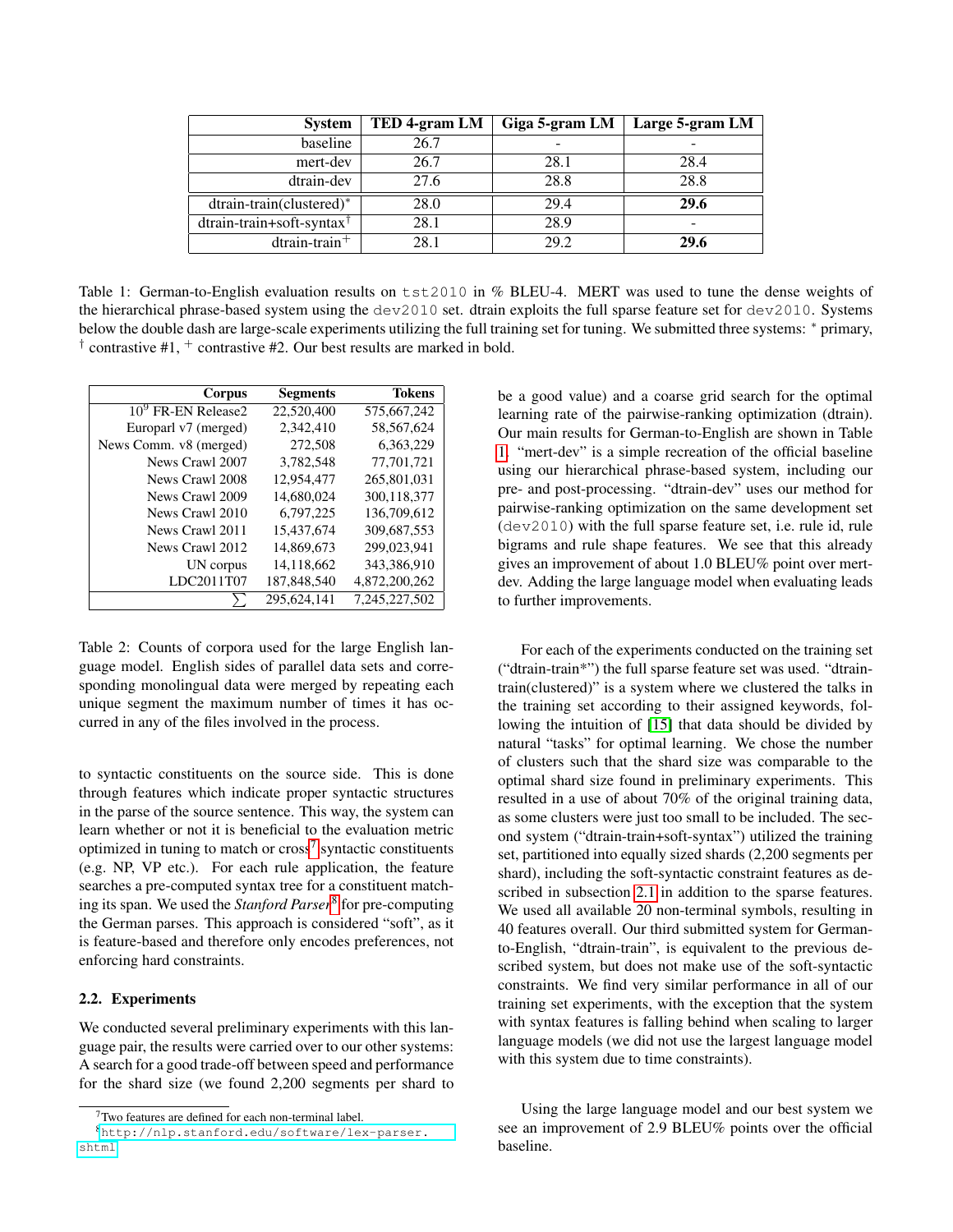| Corpus             | <b>Segments</b> | <b>RU</b> Tokens | <b>EN Tokens</b> |
|--------------------|-----------------|------------------|------------------|
| Common Crawl       | 878,386         | 17,399,366       | 18,772,065       |
| Yandex 1M corpus   | 1,000,000       | 20.237.417       | 22,796,278       |
| News Commentary v8 | 150,217         | 3,269,668        | 3,488,752        |
| Wiki Headlines     | 444.532         | 917.277          | 1,045,416        |
| TED parallel data  | 128,592         | 2,218,547        | 2,575,289        |
|                    | 2,601,727       | 44,042,275       | 48,677,800       |

Table 3: Corpora that were combined for the extended Russian-to-English translation model.

### 3. Russian-to-English

[16] show that translating into or from Russian is harder than translation of other Romanic or Germanic languages, at least in the TED domain. The provided parallel and monolingual TED training data is of similar size as for the German-English language pair. Therefore, we used additional data besides the official parallel TED data for building the translation model. The data sets used for this are listed in Table 3. We reused the English language models from the Germanto-English systems.

#### 3.1. Experiments

The cascade of experiments conducted for the Russian-to-English direction is shown in Table 4. We approximately match the baseline using our standard hierarchical phrasebased system (mert-dev). There are small improvements using the sparse feature set and utilizing the pairwise-ranking optimization (dtrain-dev). When enabling the large language model while tuning, we achieve additional 0.3 BLEU% points improvement. We see big gains with the enlarged translation model, at least 2.0 points for all systems.

Increasing the amount of training data for the pairwiseranking optimization does not improve over the best system on the small development set when using the small translation model.

The best result, with an improvement of 3.7 BLEU% points over our baseline, was achieved by scaling up all aspects of the machine translation system, the language and translation models, as well as the training data size for dtrain. But note that this system only used 42,000 segments of the available TED training data, as the "folding" technique described in subsection 1.2 is very time consuming when used in combination with larger amounts of parallel data.

### 4. English-to-Russian

English-to-Russian is a very challenging translation direction in the TED domain, which is reflected by low baseline evaluation scores – the baseline reported in [17] is about 12.5 BLEU% points. Hence, we chose to use more parallel training data for the English-to-Russian system, the same data as used for the Russian-to-English system. We built a 4-gram language model from the provided monolingual data and a

| Corpus                      | <b>Segments</b> | <b>Tokens</b> |
|-----------------------------|-----------------|---------------|
| Common Crawl                | 878,386         | 17,399,366    |
| News Comm. v8 (Russian tgt) | 150,217         | 3,269,668     |
| News Comm. v8 (Russian)     | 183,083         | 3,649,222     |
| Yandex 1M Corpus            | 1,000,000       | 20,237,417    |
| News Crawl 2008             | 38,195          | 587,775       |
| News Crawl 2009             | 91,119          | 1,331,658     |
| News Crawl 2010             | 47,818          | 652,288       |
| News Crawl 2011             | 9,945,918       | 142,629,530   |
| News Crawl 2012             | 9,789,861       | 143,407,485   |
| TED Russian data            | 136,101         | 1,859,376     |
|                             | 22,260,698      | 335,023,785   |

Table 5: Data for the large Russian language model.

large Russian 5-gram language model from the data listed in Table 5.

#### 4.1. Experiments

Results for the English-Russian experiments are given in Table 6. Our MERT-trained baseline with dense features ("mert-dev") achieves about the same performance as the official phrase-based baseline. Using only the dense feature set, this system does not benefit strongly from using the enlarged translation model. We manage to improve over MERT using sparse features and the pairwise-ranking optimization on the development set ("dtrain-dev"). If the large Russian language model is used during tuning and evaluation, we obtain another improvement of 0.2 points. Our best results are obtained using dtrain on the development set with sparse features and the extended translation model. While the improvement using the small 4-gram language model is not large at 0.3 points, the combination of the large translation model and the large language model for evaluation is very significant and leads to an overall improvement of 2.4 BLEU% points over our baseline.

Using the full training data for dtrain leads to inferior results for this translation direction. The reasons for this remain to be investigated. Therefore, we did not try to use the enlarged translation model with this approach.

### 5. Conclusions

For all language pairs we considered, our baseline hierarchical phrase-based systems perform on a par with the official baselines that build upon the phrase-based moses toolkit. Adding sparse features derived from translation rules helps for all language pairs, even if their parameters are estimated on a small development set. Scaling up in terms of training data for the pairwise-ranking optimization leads to further improvements, with the notable exception of our English-to-Russian system, where we have a weak translation model. Increasing the size of the language model is a trivial but effective improvement, even more so without applying any filtering or domain adaptation techniques. A drawback to these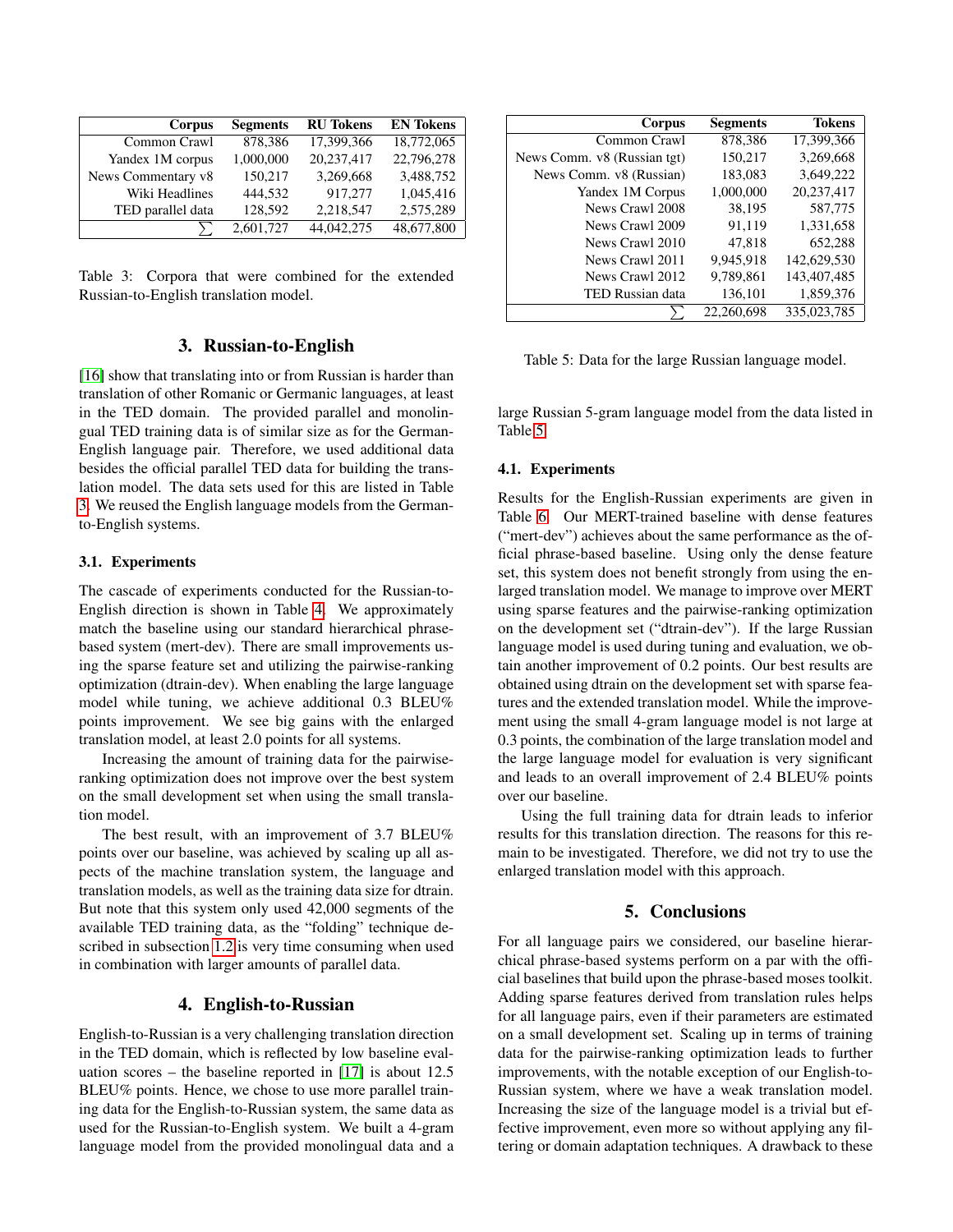| <b>System</b>                   | TED 4-gram LM | Large 5-gram LM |
|---------------------------------|---------------|-----------------|
| baseline                        | 17.2          |                 |
| mert-dev                        | 17.0          | 17.5            |
| dtrain-dev                      | 17.2          | 17.8            |
| dtrain+large $LM+$              |               | 18.1            |
| dtrain+large TM                 | 19.2          | 19.8            |
| dtrain+large TM+large LM        |               | 20.1            |
| $d$ train-train <sup>†</sup>    | 17.7          | 18.4            |
| dtrain-train+large LM+large TM* |               | 20.7            |

Table 4: Results for Russian-to-English systems on  $\text{tst2010}$ . We submitted three systems: \* primary, † contrastive #1, + contrastive #2. Our best result is marked in bold. Systems in italics were not available for the submission deadline.

| <b>System</b>                | TED 4-gram LM | Large 5-gram LM |
|------------------------------|---------------|-----------------|
| baseline                     | 12.5          |                 |
| mert-dev                     | 12.4          | 13.1            |
| mert-dev+large TM            | 12.5          | 13.5            |
| dtrain-dev                   | 12.8          | 13.7            |
| dtrain-dev+large LM          |               | 13.9            |
| dtrain-dev+large TM*         | 13.1          | 14.8            |
| dtrain-dev+large LM+large TM |               | 14.6            |
| dtrain-train <sup>†</sup>    | 11.8          | 13.2            |

Table 6: Results for English-Russian systems on tst2010 in % BLEU-4. <sup>∗</sup> denotes the primary system for this language pair; † the contrastive system. Our best result is marked in bold.

simple improvements is the strongly increased computational requirements, although most of the tools we used scale up nicely.

# 6. Official Results

Table 7 shows the official results for our submitted systems for the three translation directions we participated in. All systems use the largest language model built for their respective target language. Unlike the development and training sets, the source for tst2013 contained disfluencies, thus the organizers calculated BLEU scores using two different reference sets, one with and one without disfluencies. Our systems seem robust, as both of the scores are nearly identical, e.g. our primary system for German-to-English scores 23.06 without disfluencies and 22.91 with disfluencies in the reference. Our primary submission for Russian-to-English was erroneous, using a small scale translation model when the large TM was used for tuning. Corrected, the primary Russian-to-English system shows good performance, scaling up in all aspects of the translation system: language model (used for tuning and evaluation), translation model, feature set and tuning data size. The English-to-Russian system depicts the same gap between small and large tuning set size as shown on the development test set.

### 7. Acknowledgements

The research presented in this paper was supported in part by DFG grant "Cross-language Learning-to-Rank for Patent Retrieval".

### 8. References

- [1] Y. Marton and P. Resnik, "Soft syntactic constraints for hierarchical phrase-based translation," in *Proceedings of the 46th Annual Meeting of the Association for Computational Linguistics: Human Language Technologies (ACL-08: HLT)*, Columbus, OH, 2008.
- [2] D. Chiang, "Hierarchical phrase-based translation," *Computational Linguistics*, vol. 33, no. 2, 2007.
- [3] C. Dyer, A. Lopez, J. Ganitkevitch, J. Weese, F. Ture, P. Blunsom, H. Setiawan, V. Eidelman, and P. Resnik, "cdec: A decoder, alignment, and learning framework for finite-state and context-free translation models," in *Proceedings of the ACL 2010 System Demonstrations*, Uppsala, Sweden, 2010.
- [4] C. Dyer, V. Chahuneau, and N. A. Smith, "A simple, fast, and effective reparameterization of IBM model 2," in *Proceedings of the 2013 Conference of the North American Chapter of the Association for Com-*